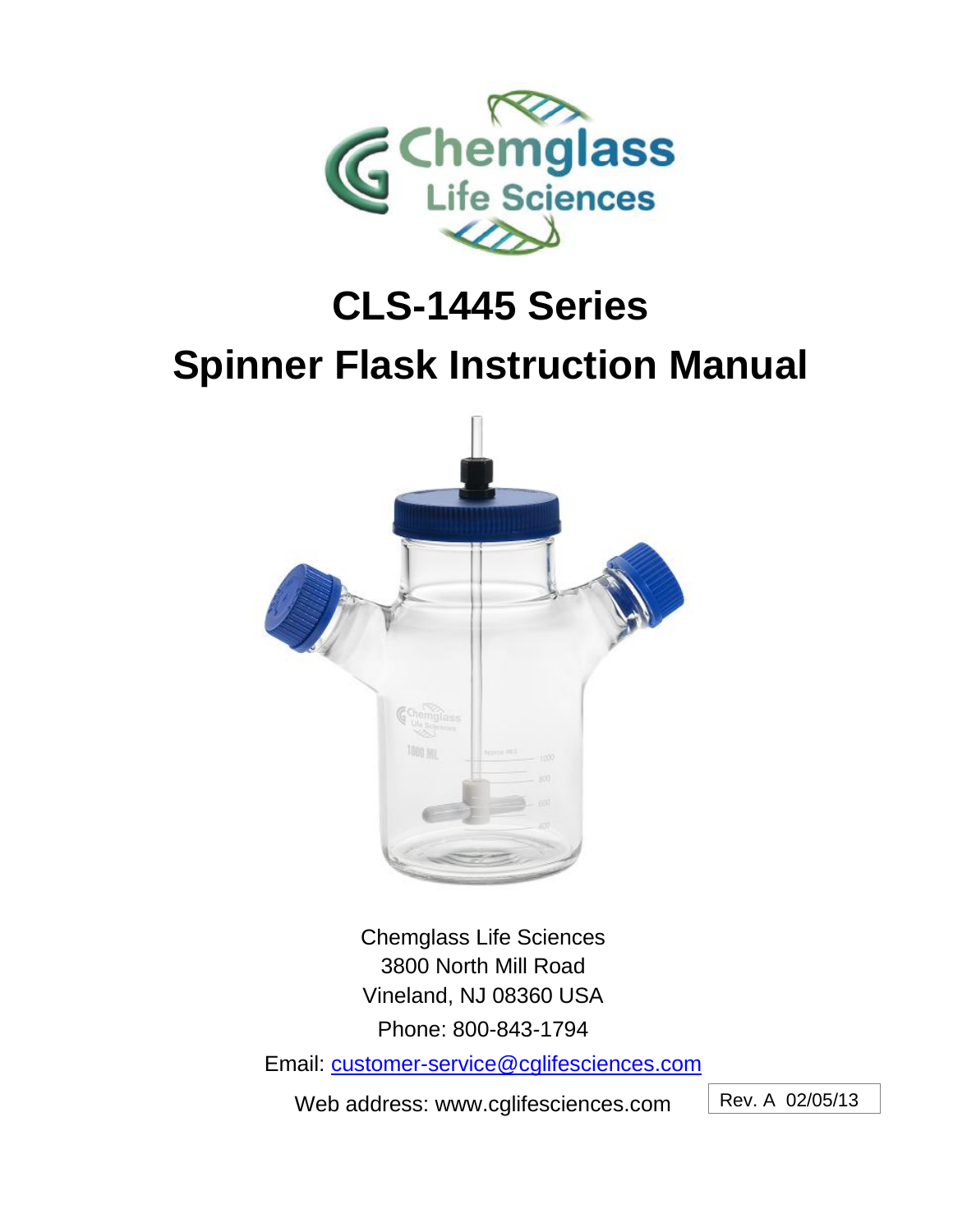## **CLS-1445 Series Spinner Flask Instruction Manual**

#### **Description:**

The Chemglass Life Sciences spinner systems are designed for long life, high efficiency and low maintenance. Spinners are the ideal environment for culturing a wide variety of cell cultures such as insect cells, hybridomas and many other suspension adapted cells.

#### **Features:**

All sizes feature a flat bottomed vessel Heavy wall center port and side arms FDA approved materials

## **Material Specifications:**

Spinner flasks are constructed of high quality components with the following specifications:

| Vessels:                 | Borosilicate type 1 glass             |
|--------------------------|---------------------------------------|
| Shafts:                  | Borosilicate glass 7mm                |
| Magnets:                 | PTFE encapsulated                     |
| Cap:                     | Polypropylene                         |
| Compression fitting:     | Polypropylene                         |
| Liner:                   | Silicone                              |
| $O$ -ring:               | Silicone                              |
| Material certifications: | 21 CFR 177,1550                       |
|                          | 21 CFR 177.2600                       |
|                          | <b>TSE\BSE Declarations</b>           |
|                          | ASTM E-438, USP Type 1, Class A glass |
|                          |                                       |

Material certifications are available upon request.

## **Manual Symbols:**



The warning symbol indicates attention to an operation that could cause injury, equipment or process damage.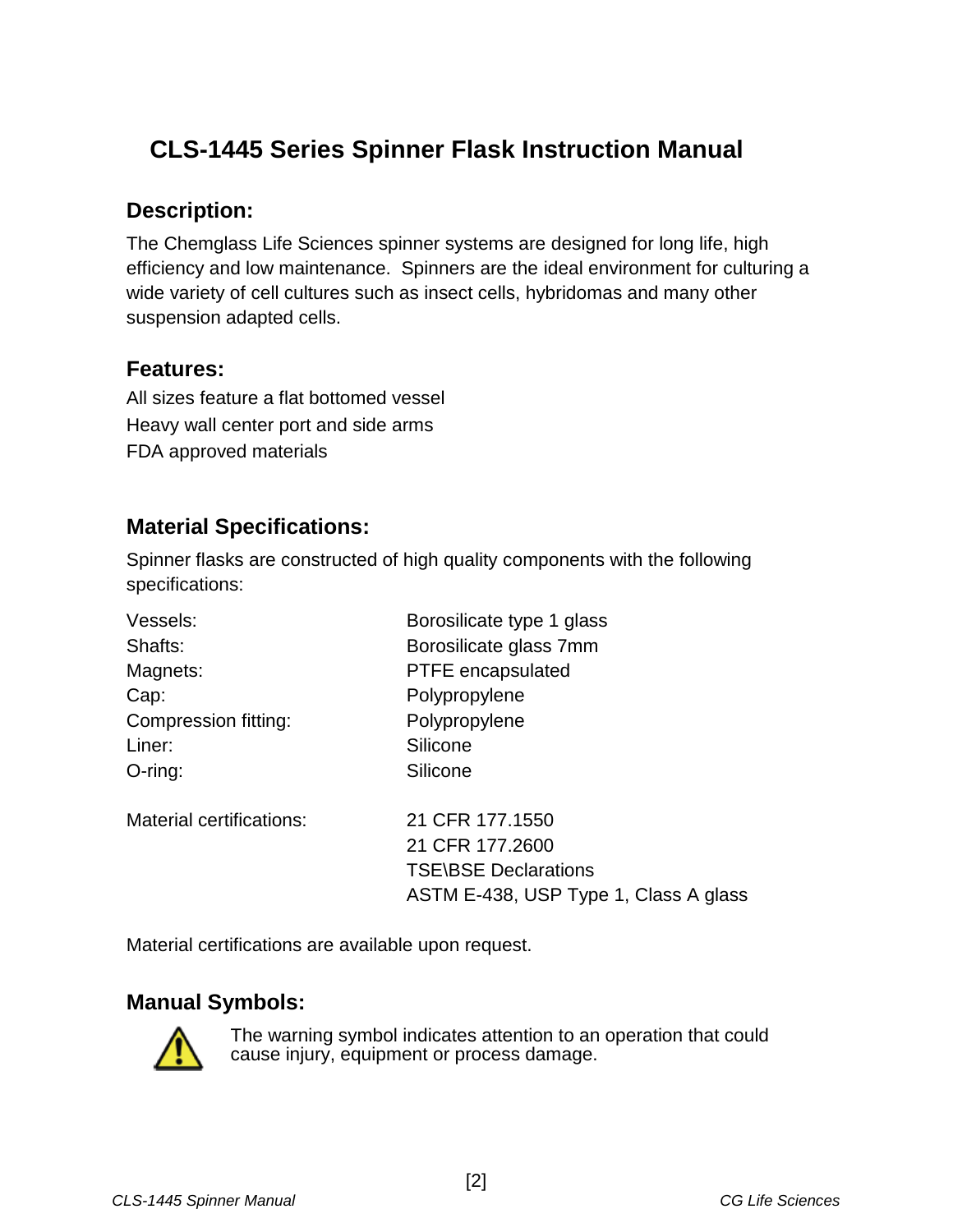### **Operating and Assembly Instructions:**

The cap and magnet assemblies are shipped partially assembled.

#### **Glass Rod Installation (refer to Figure 1):**

Remove the magnet from the magnet holder by pushing the magnet through the holder until free. Insert the glass shaft into the hole in the bottom of the magnet holder and re-install the magnet.





WARNING: Be careful handling the glass shaft as accidental breakage can cause injury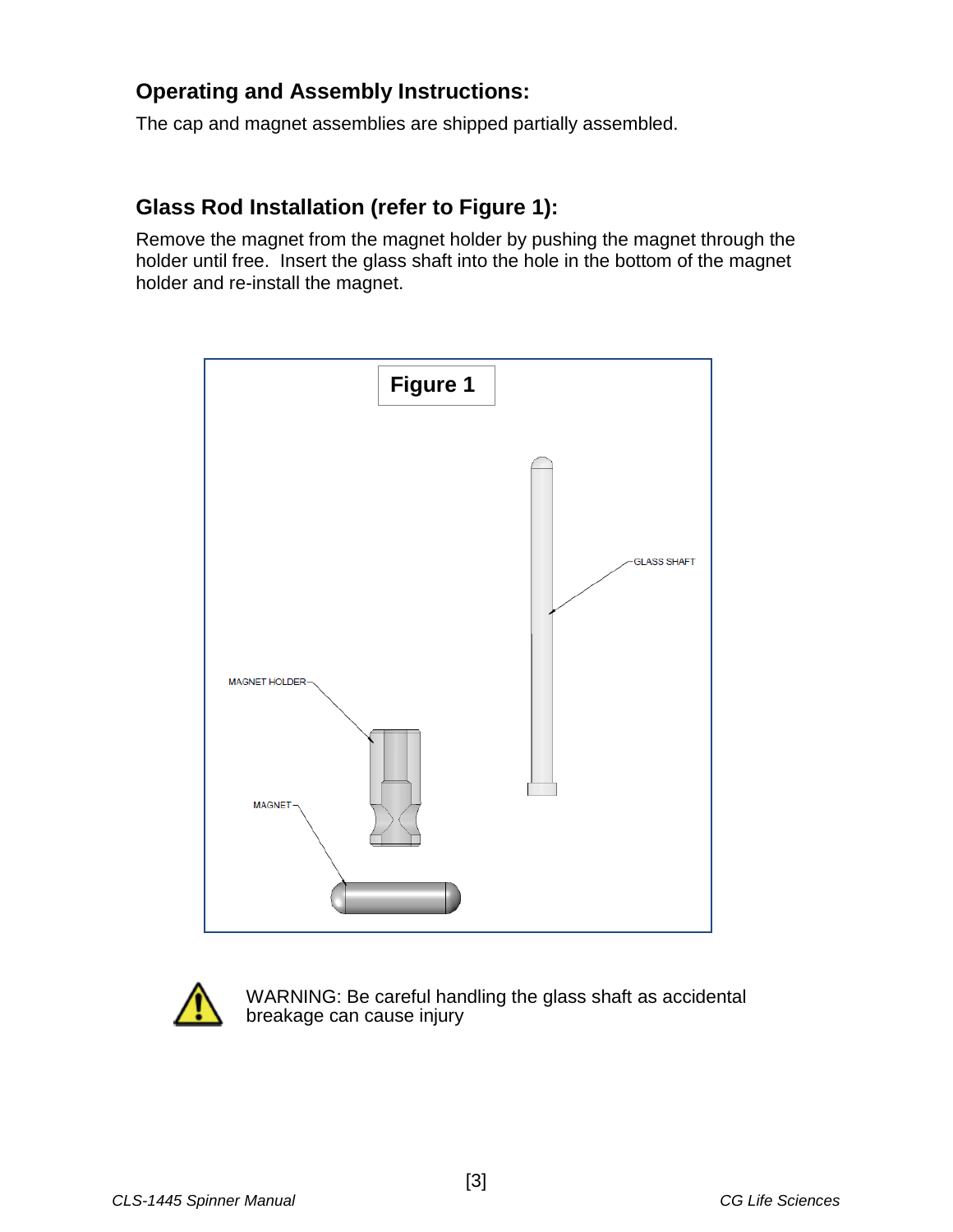## **Magnet Assembly Installation (refer to Figures 2 & 3):**

Loosen the cap nut from the cap but do not completely remove. For easier installation, moisten the glass shaft with water and gently slide it through the cap assembly from the bottom through compression fitting body and then hand tighten the cap nut loosely to hold the magnet assembly in place.

Place the entire assembly into the flask and adjust the height of the magnet by sliding the glass shaft either up or down until the desired height is achieved (see figure 3). Next tighten the cap nut to lock the magnet height.





WARNING: Be careful handling the glass shaft as accidental breakage can cause injury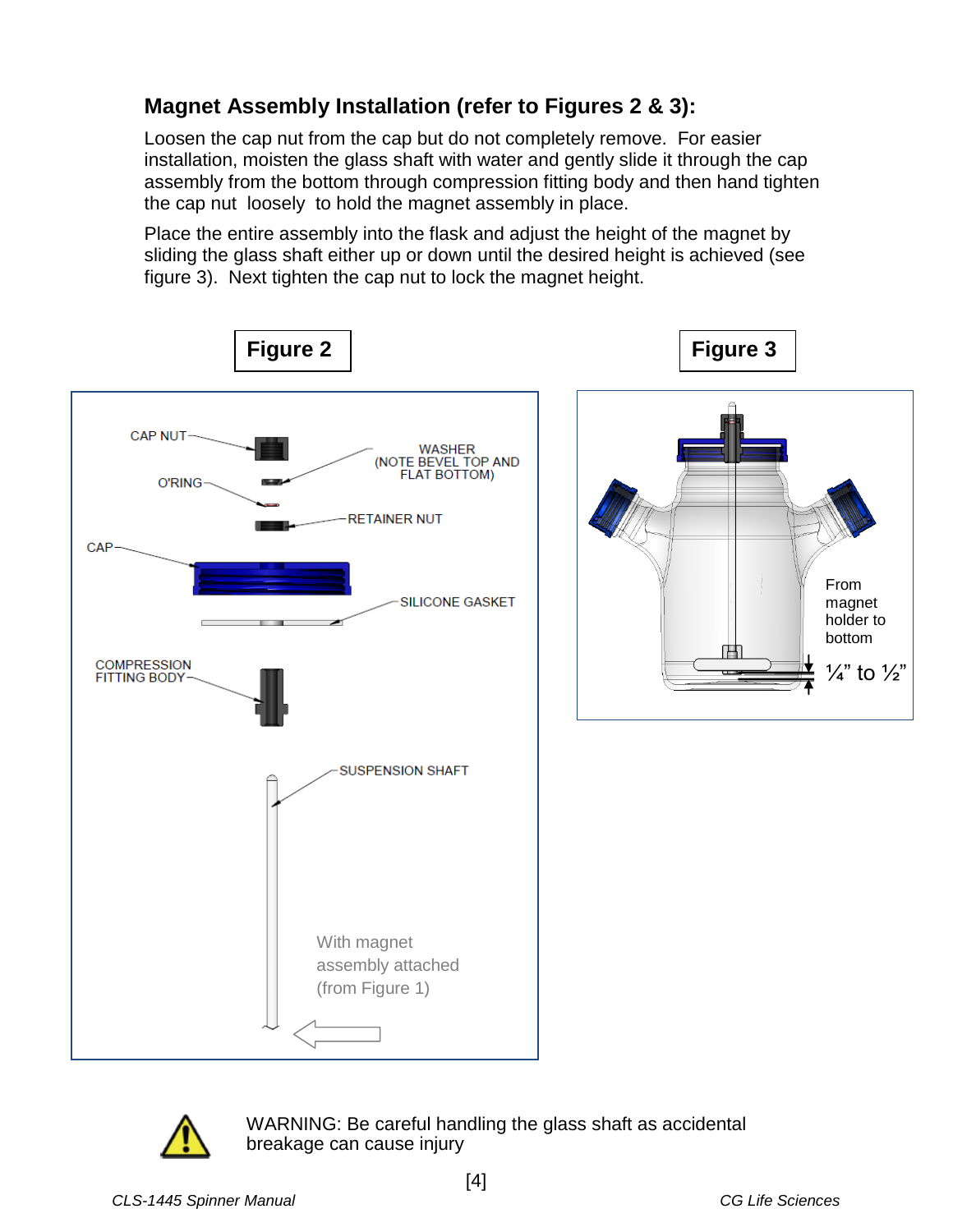

**100mL, 250mL & 500mL Spinners**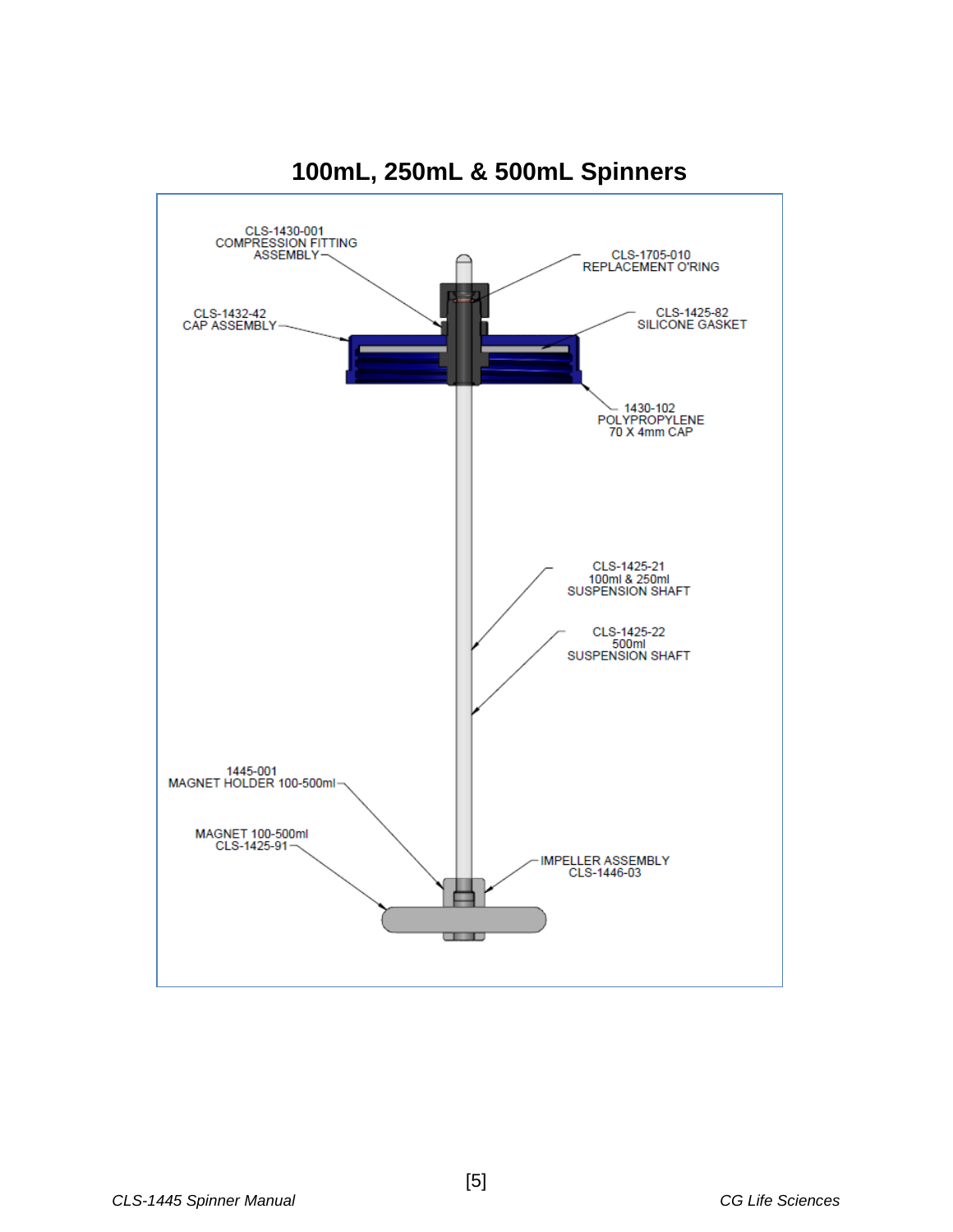

## **1L & 3L Spinners**

[6]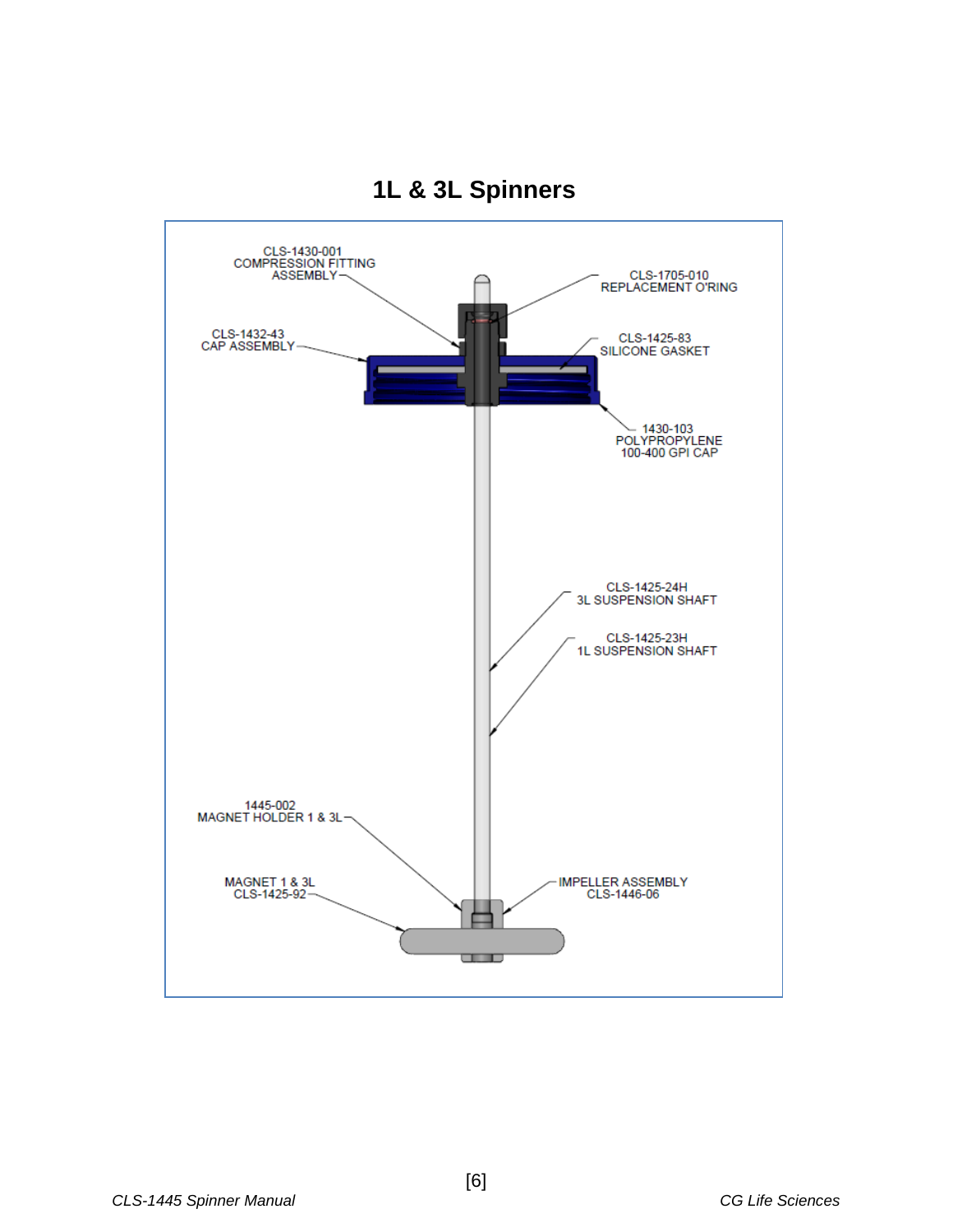## **Cleaning:**

Use a commercial cleanser approved for glass. Chemglass Life Sciences recommends item number [CLS-4752,](http://www.chemglass.com/product_view.asp?pnr=CLS-4752) 7X™ and 7X-O-Matic® cleaning solutions.

Rinse all glassware as soon as possible after use.

To decontaminate ware, autoclave contaminated items in water containing cleanser.

Disassemble spinner assemblies, compression fittings and paddle assemblies for cleaning and to avoid the trapping of disinfectants and cleansers. Failure to do so may result in the release of these compounds during use with possible detrimental effects to cultures or assays.

Thoroughly rinse items in tap water then distilled or deionized water - even the smallest products. Rigorously follow your rinsing protocol.

**Do not use glassware that is scratched, chipped or cracked for centrifugation, pressure, vacuum, heating or freezing. Breakage may result.**

### **Sterilizing:**

To prevent warping of the top cap and magnet holder, it is recommended that the flask be autoclaved in the standing position only. In large vessels, place a few ml of distilled water in the flask to generate additional steam in the vessel. Place approximately 20 ml of water (or PBS buffer) for each 10 liter of flask volume and autoclave @ 121C for 15 to 30 minutes.



**Make sure that the vessel is vented so that pressure or vacuum will not build up and cause vessel to explode or implode.**

## **Chemglass Life Sciences Warranty and Limitation of Liability**

#### **Guarantee:**

Chemglass Life Sciences, herein known as CGLS, warrants the equipment to be free from all defects and guarantees acceptable performance assuming the equipment has been installed in accordance with the instructions provided by CGLS, and has been used for the specific design purpose, and has been maintained according to the maintenance instructions accompanying the equipment or other CGLS published documents. The warranty period is for one year from the date of sale. If the unit is determined to have a defect in materials or workmanship, then it will be repaired or replaced at no charge.

## **NOTE: THE MAGNET HOLDER (P/N'S: 1445-001 and 1445-002) WILL WEAR OVER TIME AND SHOULD BE INSPECTED AND REPLACED PERIODICALLY**